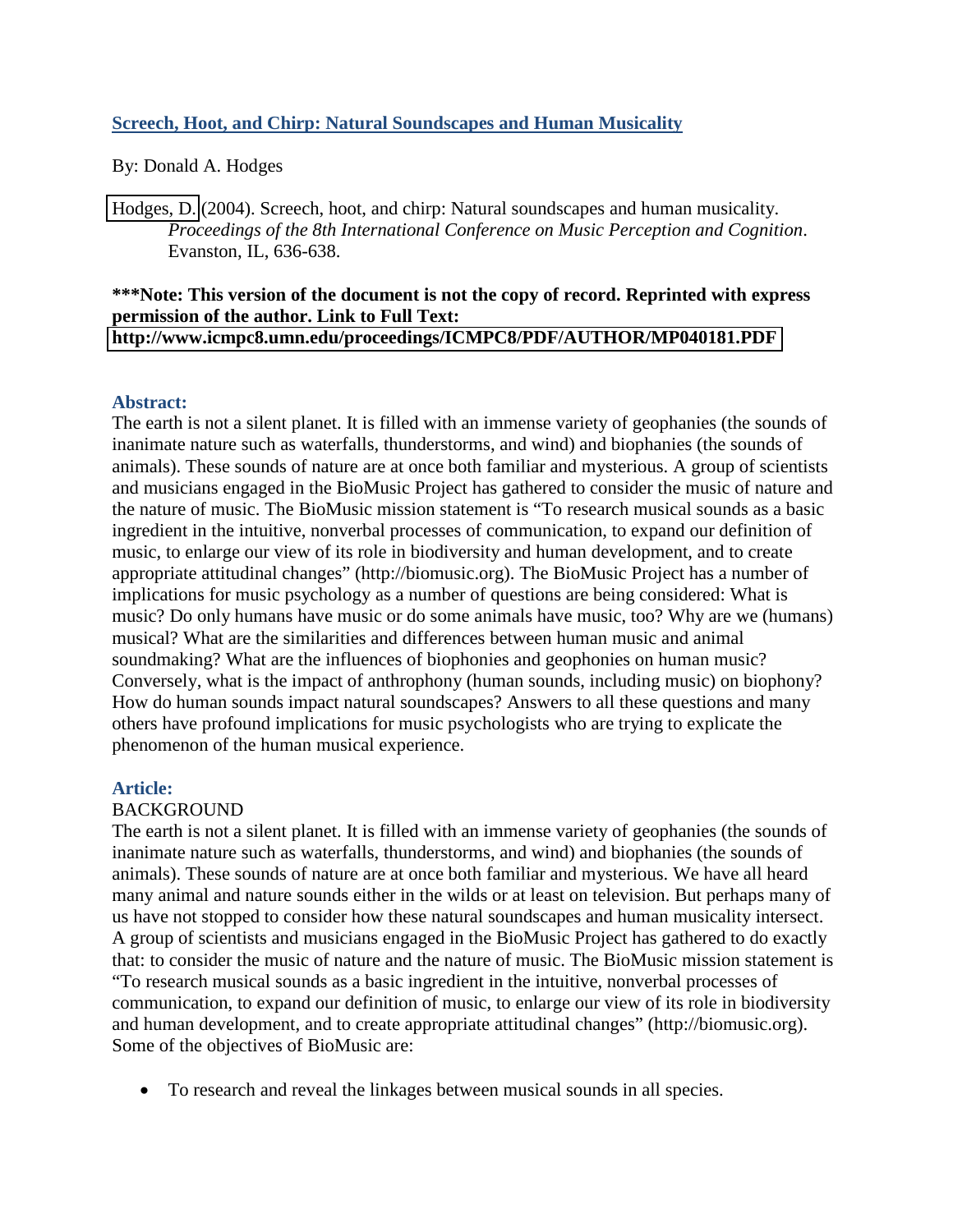- To explore, exploit, and expand the vast and varied aural interfaces and interactions within and between species (i.e., *the music of nature*)*.*
- To explore the musical sounds produced by humans and other species considered in this context (i.e., *the nature of music*).

# AIMS

The purpose of this presentation is to present information regarding BioMusic and to raise issues that have implications for music perception and cognition.

## MAIN CONTRBUTION

## *Animal Soundmaking*

Before examining some of the larger issues in connection with music psychology, a few, brief examples of non-human vocalizations are presented to help set the stage.

- Male tree-hole frogs, living in the rainforest of Borneo, actively adjust the frequency of their calls over a wide frequency range to match varying resonating characteristics of water-filled logs (Lardner & Lakim, 2002). Further research has shown that females routinely select males that do the best job of emitting a resonant sound.
- Male humpback whales create extended vocalizations that are common to a pod (Gray, Krause, Atema, Payne, Krumhansl, & Baptista, 2001). Over a breeding season this song is varied so that by the next season it is completely changed (Payne, 2000). Whale vocalizations utilize many features that bear similarities to human music, such as improvisation, imitation, rhythm patterns, phrases, pitch intervals, formal structures, and even rhyming schemes.
- As with whales, songbirds, nearly half of the 9,000 species of birds, invest their songs with many of the same characteristics as human music (Gray et al., 2001; Whaling, 2000). Although males are the primary singers, a practice of antiphonal singing, called duetting, occurs between males and females (Slater, 2000). In duetting, a male and female bird alternate phrases in an exchange so tightly interwoven it can sound as if only one bird is singing.
- Ape vocalizations range from high-pitched squeals to pant-hoots to duetting, although singing, in general, is practiced perhaps by as little as 11% of primate species (Geissmann, 2000). Bonobos are subjects of intensive cognitive science research and successfully communicate with humans through sign language and lexigrams (http://www.gsu.edu/webprj01/cas/wwwjjp/public\_html/depart/faculty/srumbaugh.htm). Recently a group of Bonobos began interacting with humans in musical ways, using instruments and exhibiting other abilities that may be considered 'musical' (P. Gray, personal communication).

# BIOPHONY AND THE NICHE HYPOTHESIS

As these few examples illustrate, the sonic world in which humankind evolved is filled with an incredible array of detectable patterns. Modern living has detached us from natural soundscapes, but for our ancient ancestors, their very survival depended upon the ability to detect patterns in these sounds, derive meaning from them, and adjust their behavior accordingly. Wind and water noises, bird calls, monkey screeches, and tiger growls all had meaning. Beyond this, many (if not all) animal sounds were suffused with an "emotional" content (Hauser, 2000). They screamed in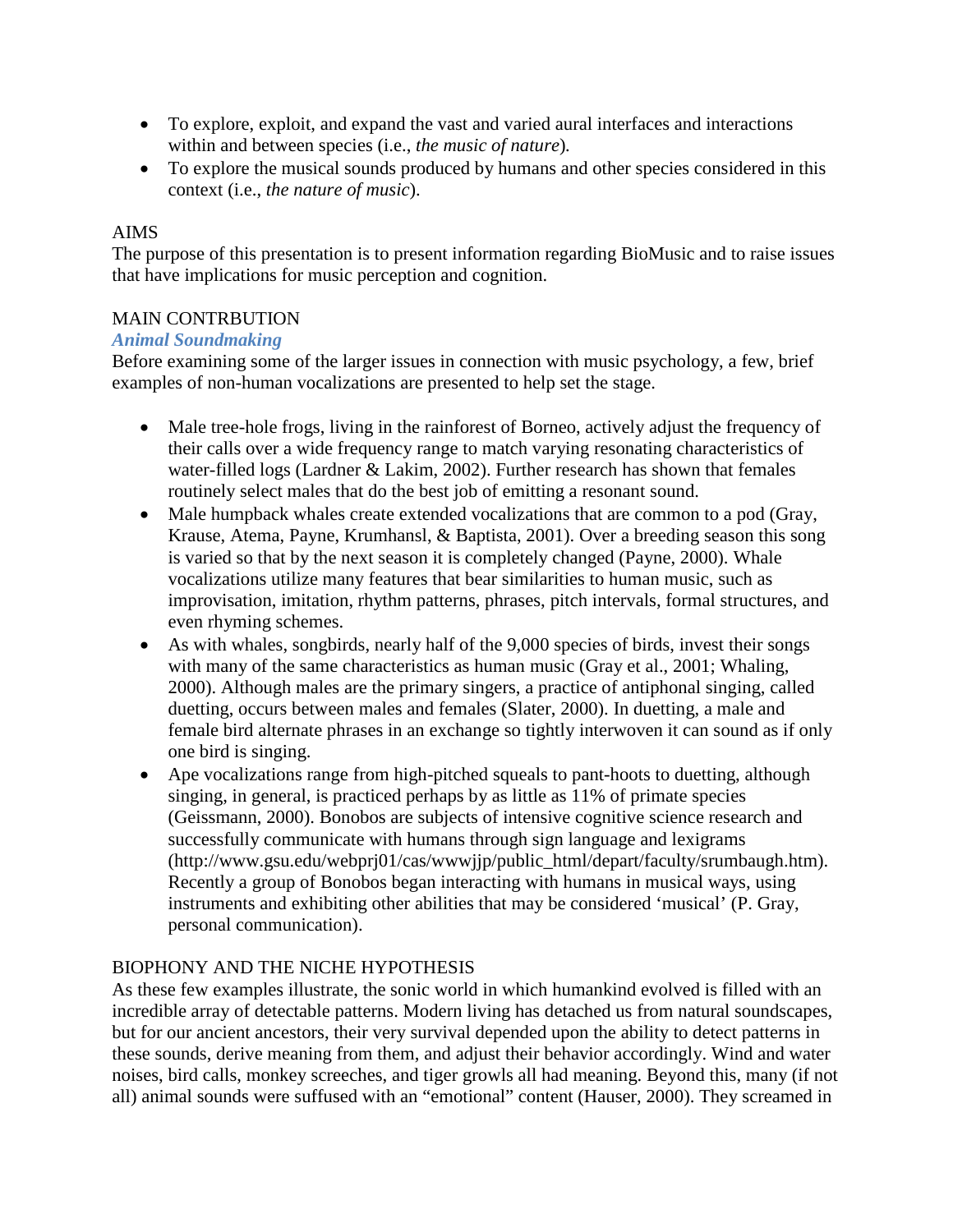pain, roared a challenge, or offered enticements for mating. Darwin contended that human musicality arose out of the emotional content of animal sound-making when he said that "musical tones and rhythm were used by our half-human ancestors, during the season of courtship, when animals of all kinds are excited not only by love, but by the strong passions of jealousy, rivalry, and triumph" (1897/nd, 880).

Early humans would have heard these sounds not in isolation but holistically as a sound tapestry. Krause's (2002) niche hypothesis likens biophonies to a symphonic score. A spectrogram of the sounds of the forest or around a pond shows that each species produces sounds that occupy particular frequency and temporal niches. These sounds are important—mating calls, for example—and they wouldn't be very effective if they were to become lost among all the other sounds. Thus, each animal has learned over the millennia to create sounds that occupy a very particular niche in the overall biophony, insuring that those for whom the sound is intended can identify and respond to it.

Growing up in a particular sonic environment—growing up both in the sense of the individual and of the generations over thousands of years—it is quite natural that humans would make attempts to mimic the sounds of nature. With our great brains we moved easily from mimicry to elaboration, extension, synthesis, and eventually the creation of novel sounds. Thus, we occupy our own niche in the natural order of sounds, but we are not content to remain in that niche. As a dramatic example, Krause (2002) finds that it now takes 2,000 hours of field recording to acquire one hour of usable material; the reason for this is that it is nearly impossible to find natural habitats that are not invaded by human sounds (what Krause calls anthrophony).

Much of the earliest music would have been vocal (and other bodily sounds), and many of the earliest instruments would have been biodegradable, having been made of reeds, wood, or skins, and thus lost in the mists of time. Nevertheless, there are evidences of early music. Scientific evidence has documented the use of flint blades for musical purposes perhaps 40,000 years ago (Cross, Zubrow, & Cowan, 2002). Acoustical analyses of caves show that those places where the acoustics are best are accompanied by many paintings; those places where the acoustics are poor have few or no cave paintings. "Thus, the best places to view the artwork of the cave appear to have been the best places to hear music or chants" (Allman, 1994, 216). Also found in the caves and elsewhere are whistles, flutes, and mammoth bones that may have been used as drums or as Ice Age xylophones (Hodges & Haack, 1996; Kunej & Turk, 2000).

#### IMPLICATIONS

The BioMusic Project has a number of implications for music psychology. Merely having scientists (a whale specialist, a bioacoustician, an ornithologist, a Paleolithic flute specialist, a larynx/syrinx specialist, and a neurologist) and musicians talking and working together is important. The BioMusic Team is working with the Science Museum of Minnesota, the Association of Science and Technology Centers, and the Cornell Laboratory of Ornithology to develop and mount a traveling museum exhibit on biomusic. In planning the exhibit, issues such as the following have arisen: What is music? Do only humans have music or do some animals have music, too? Why are we (humans) musical? What are the similarities and differences between human music and animal soundmaking? What are the influences of biophonies and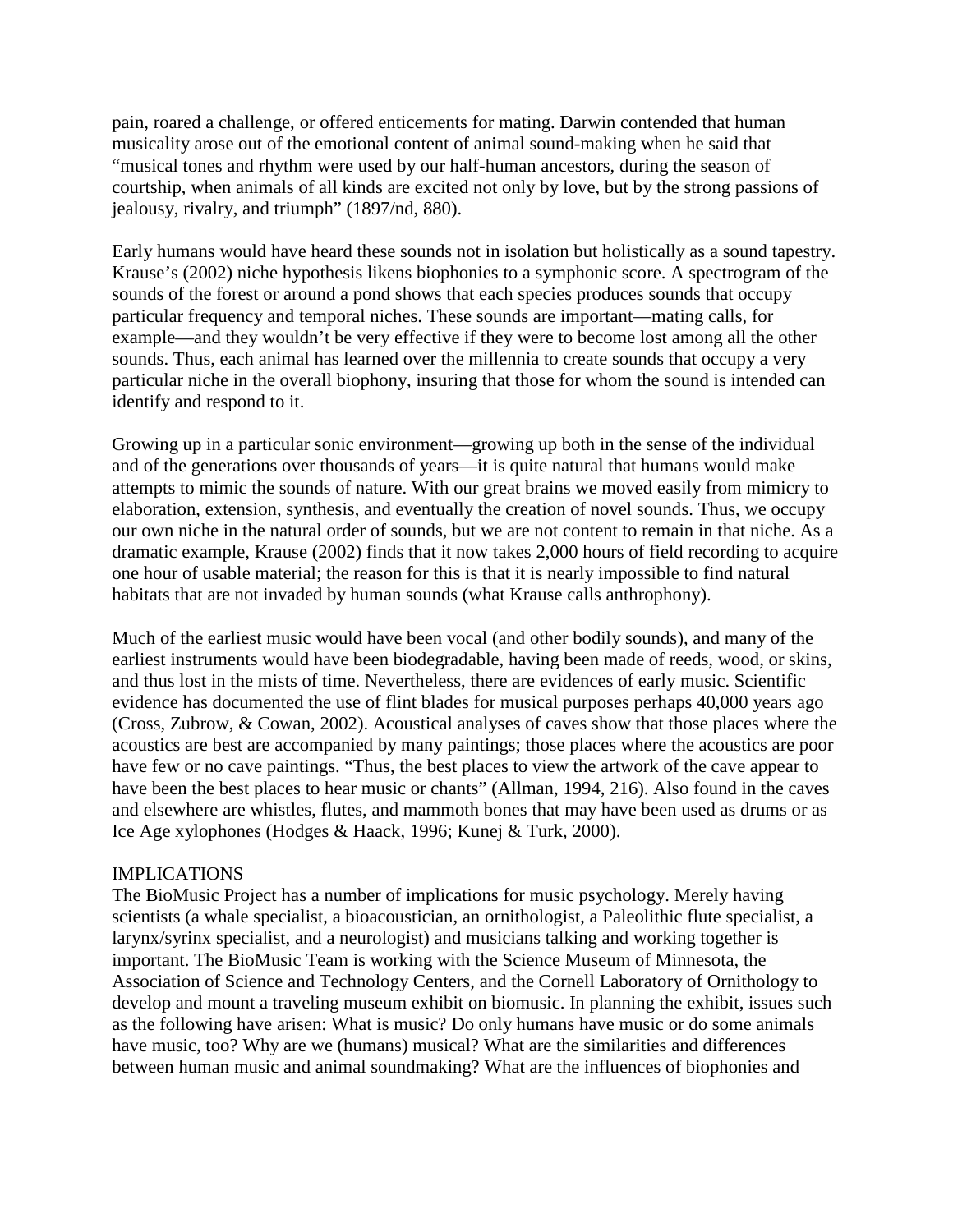geophonies on human music? In some cultures, "it is astounding how closely their music reflects the complex rhythms, polyphonies, and sonic textures of the habitats where they live and hunt" (Krause, 1998, p. 76). Conversely, one might ask about the impact of anthrophony on biophony. How do human sounds impact natural soundscapes? Answers to all these questions and many others have profound implications for music psychologists who are trying to explicate the phenomenon of the human musical experience.

#### **REFERENCES**

Allman, W. 1994. The stone age present. New York: Simon and Schuster.

- Cross, I., Zubrow, E., & Cowan, F. 2002. Musical behaviours and the archaeological record: A preliminary study. In J. Mathieu (ed.) Experimental Archaeology. British Archaeological Reports International Series. 1035, 25-34.
- Darwin, C. 1897/nd. *The descent of man*. New York: Modern Edition.
- Geissmann, T. 2000. Gibbon songs and human music from an evolutionary perspective. In *The origins of music*, ed. N. Wallin, B. Merker, and S. Brown., 103-123. Cambridge: The MIT Press.
- Gray, P., Krause, B., Atema, J., Payne, R., Krumhansl, C., and Baptista, L. 2001. The music of nature and the nature of music. *Science*, 291(January 5), 52-54.
- Hauser, M. 2000. The sound and fury: Primate vocalizations as reflections of emotion and thought. In *The origins of music*, ed. N. Wallin, B. Merker, and S. Brown., 77-102. Cambridge: The MIT Press.
- Hodges, D. and P. Haack. 1996. The influence of music on human behavior. In *Handbook of music psychology*, ed. D. Hodges, 469-555. San Antonio, TX: IMR Press.
- Krause, B. 1998. *Into a wild sanctuary*. Berkeley, CA: HeydayBooks.
- Krause, B. 2002. *Wild soundscapes: Discovering the voice of the natural world.* Berkeley, CA: Wilderness Press.
- Kunej, D. & Turk, I. 2000. New perspectives on the beginnings of music: Archeological and musicological analysis of a middle Paleolithic bone "flute." In *The origins of music*, ed. N. Wallin, B. Merker, and S. Brown., 235-268. Cambridge: The MIT Press.
- Lardner, B., & Lakim, M. (December 5, 2002). Tree-hole frogs exploit resonance effects. Nature, 420, p. 475.
- Payne, K. 2000. The progressively changing songs of humpback whales: A window on the creative process in a wild animal. In *The origins of music*, ed. N. Wallin, B. Merker, and S. Brown., 135-150. Cambridge: The MIT Press.